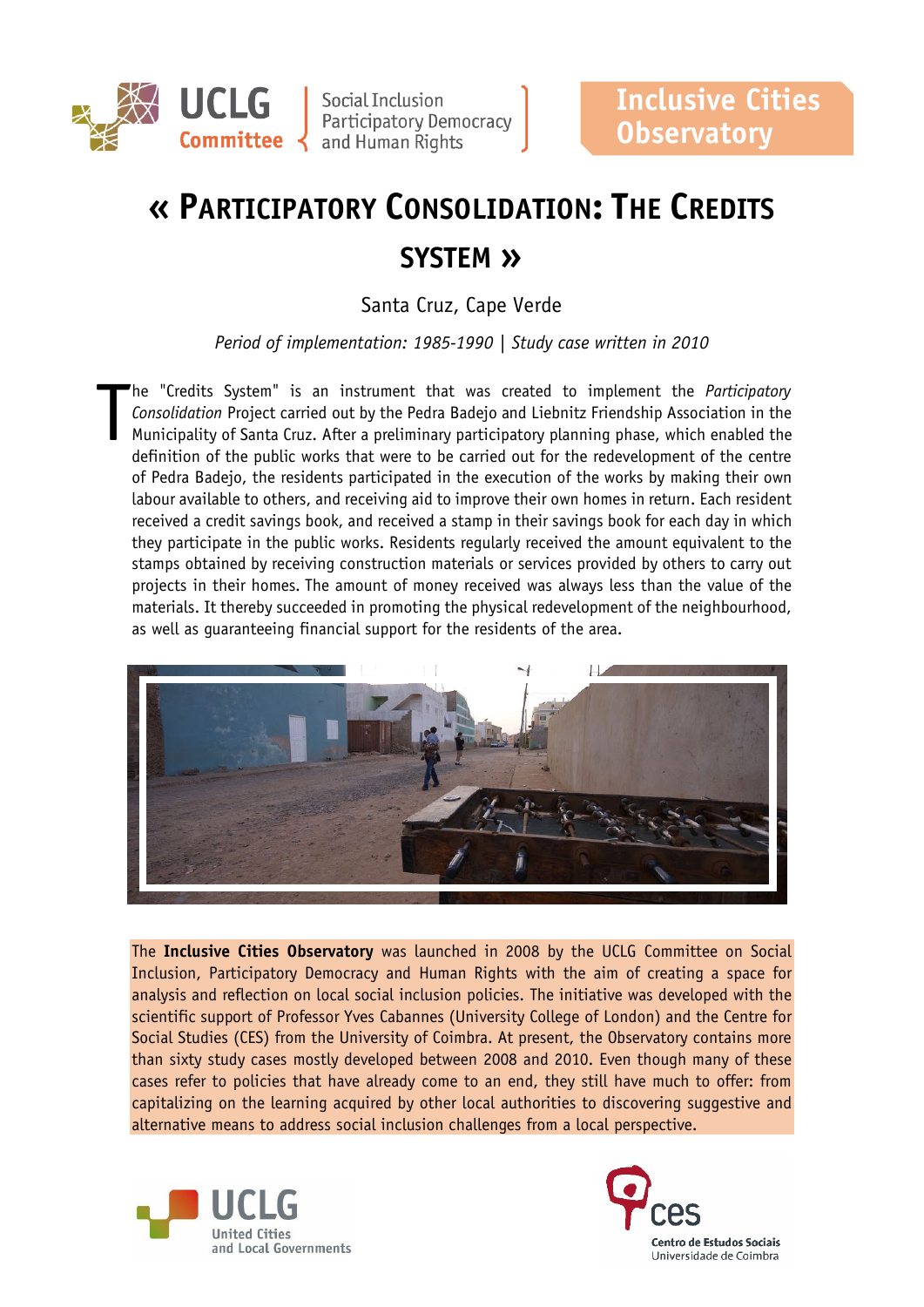# **Context**

#### *City context*

The Municipality of Santa Cruz is located in the eastern part of the island of Santiago, 35 kilometres from the city of Praia, the capital of the Republic of Cape Verde. It has an area of 109.8 km², amounting to 11.1% of the island's total area.

It is the fourth largest municipality in the country, and according to the 2010 General Census of Population and Housing, it has a population of 26,609 inhabitants (5.4% of the country's population), with a percentage of women (51.7%) slightly higher than the percentage of men (48.3%). The average annual growth rate was 0.5% lower than the rate recorded nationally, which was 1.23% during the period from 2000 to 2010.

The population of Santa Cruz, and of Cape Verde in general, essentially consists of young people. The average age is 26.8 years old, and 50% of the population is under 22 years old. About one third (31.7%) of the population of Cape Verde is under 15 years old, 61.9% are between 15 and 65 years old, while only 6.4% are 65 years old or older.

About 65% of the population lives in a rural area, despite the national trend, in which 62% of the population lives in an urban area.

Santa Cruz was proclaimed a Municipality. In 1971, the town of Pedra Badejo, the centre of the Municipality, gained the status of Villa (Town), and thereby began to achieve some degree of autonomy and reduced its dependence on the city of Praia, the country's capital. In September 2010, Pedra Badejo became a "town."

The City of Santa Cruz is divided into three administrative areas: The Central Zone, the Southern Zone and the Northern Zone. Each Administrative Zone has an office - a Municipal Office - which is entrusted with bringing the services provided by the Municipality to local communities.

## *Decentralization context*

The decentralization process is fairly recent in Cape Verde, but remarkable progress has been made. It was initially based on the Basic Law for Local Government/Municipal Electoral Act of 1989 and the first free elections for local governments that took place in 1991. The regional and local legislative frameworks have highlighted how the decentralization process has spread throughout the country, which reaffirms the local authorities' commitment to the legislation in force. A high level of confidence in the management system is also apparent, in view of the way in which this process has expanded and the positive feedback received from the population.

This process is embodied in the Constitution of 1992 and the responsibilities of the Municipalities are duly regulated in the 1995 Statute. In addition, the two main legal frameworks were approved and other laws that define aspects of the autonomy of municipalities were reformed. These include the recent Local Economies Law (Law No. 79/VI/2005) and the Basic Law on Regional Planning and Urban Planning (Legislative Decree No. 1/2006).

Meanwhile, the last decade has seen the establishment and progressive consolidation of local governments at municipal level. These governments have had effective autonomy. Despite its limited nature and the fact that it is in many respects basically formal with regard to the Central Government, this has had a visible impact on people's lives and on the organization and operation of Cities and Municipalities across the country.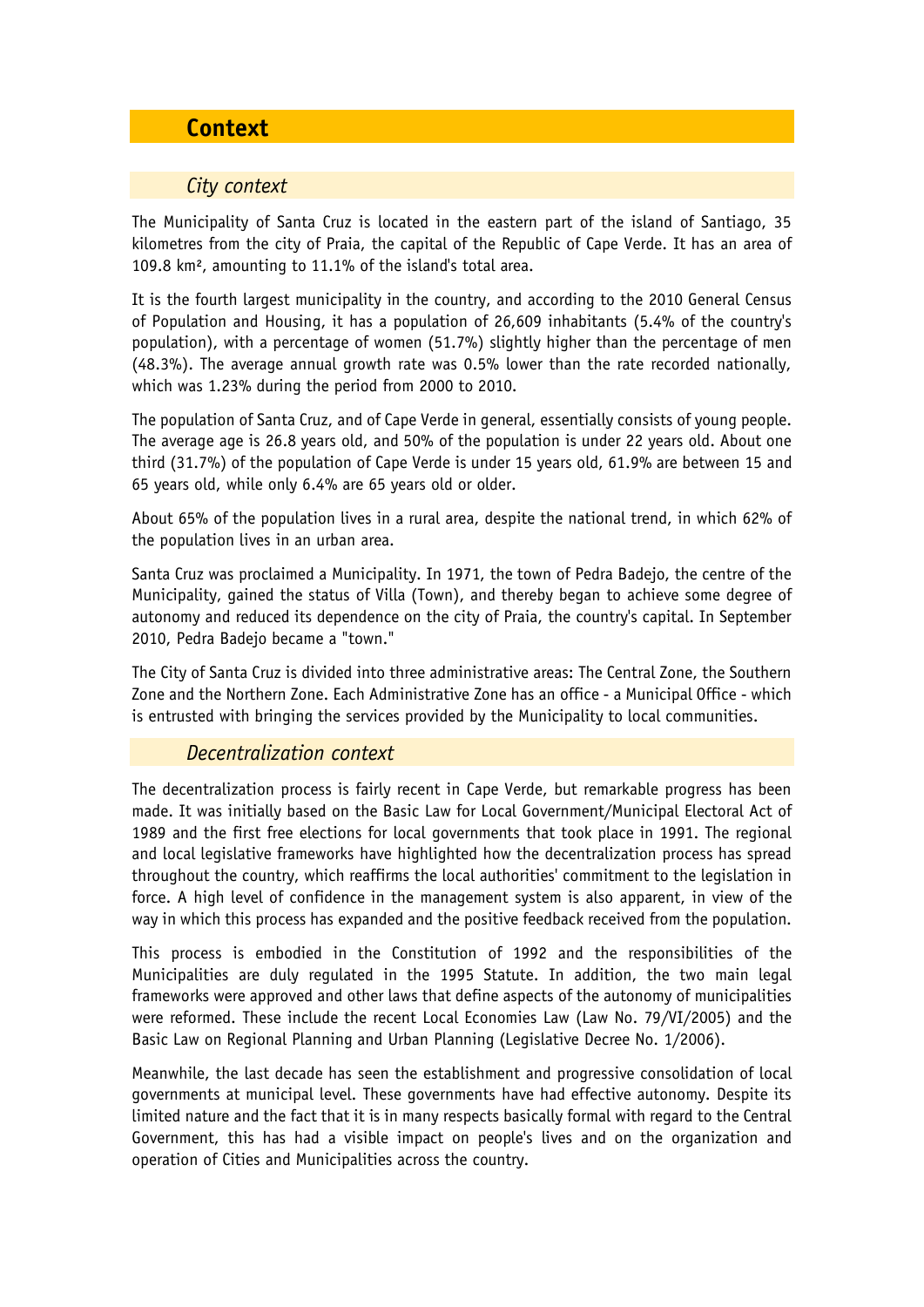In Cape Verde, decentralization has been an evident and consensual achievement, which has been seen by the political powers, by local governments and by the population as one of the key factors in local development. In short, the idea of decentralization is deeply rooted in the society of Cape Verde today. However, there is a need for greater clarity in the definition of responsibilities between the central and local authorities. The creation of a legal framework that complies with the Constitution and sees decentralization as a process which can link the Government to principles and clear rules, with rules that include a schedule, timetables and criteria for defining the decentralization process, is also necessary. These are the needs that the new Framework Law on Decentralization (passed on April 23, 2010) aims to cover.

#### *Social context*

The Municipality of Santa Cruz is located in one of the most disadvantaged regions in the inland region of the island of Santiago. In this region, there is a predominance of rural areas, where the population is more vulnerable and poverty is felt more acutely. The Municipality consists of 24 scattered localities, of which 25% are considered urban and 75% are considered rural areas.

According to data from the 2000 Census, agriculture (29.4%) and trade (17.4%) are the main economic activities. Santa Cruz has the largest irrigated agricultural area in the country, and has traditionally played an important role in horticultural production, but like other municipalities in the country, it has suffered from the catastrophic effects of drought, which have been more pronounced since the late 1960s. Insufficient and erratic rainfall, combined with the small size of the territory and high levels of soil erosion and saltwater intrusion are the reasons for the structural weakness of primary production. Trade is mainly on an informal basis. Much of the population that works in this sector does so as a means of survival.

The agricultural shortages have led to large-scale unemployment, and in 2000, the overall unemployment rate was 31.6%, which was higher than the country's unemployment rate. According to the analysis conducted by the National Statistics Institute (NSI) "Santa Cruz has values well above the national average, especially with regard to those related to women. In the range between 15 and 24 years old, the unemployment rate for women stands at 60.2%, almost three times the total rate for women nationwide" (NSI 2000).

The 2007 Unified Basic Welfare Indicators Questionnaire (UBWIQ – Questionário Unificado de Indicadores Básicos de Bem Estar – QUIBB) showed little change in the rate of the unemployed population and highlighted chronic unemployment of over 30% among the female population (it was 26.6% among men and 32.8% among women).

This situation, which has been recorded in Municipality for several decades, has led to a tendency for the State to take responsibility for meeting the basic needs and income of a significant proportion of the population, by means of either direct financial support or through welfare-based social policies. This led to the creation of: the FEF (*Fundo do Estado para o apoio às Famílias*- State Family Support Fund), the FAIMO (*Frentes de Alta Intensidade de Mão-de-Obra - High Intensity Labour Fronts*) and the Social Pension instead of reform.

The shortfall in agricultural production, chronic unemployment, together with the important role played by the informal economy and the absence of fixed income, are key factors in the resident population's socioeconomic status and quality of life. Poverty in Santa Cruz remains a concern, although this indicator has gradually fallen, from 58.4% in 2002 to 46.6% in 2007. Poverty affects especially unemployed women and women who are heads of households.

The main urban centre is Pedra Badejo, where the Local Authority offices are located. The town grew significantly in the 1970s and 1980s due to the rural exodus that led to a large influx of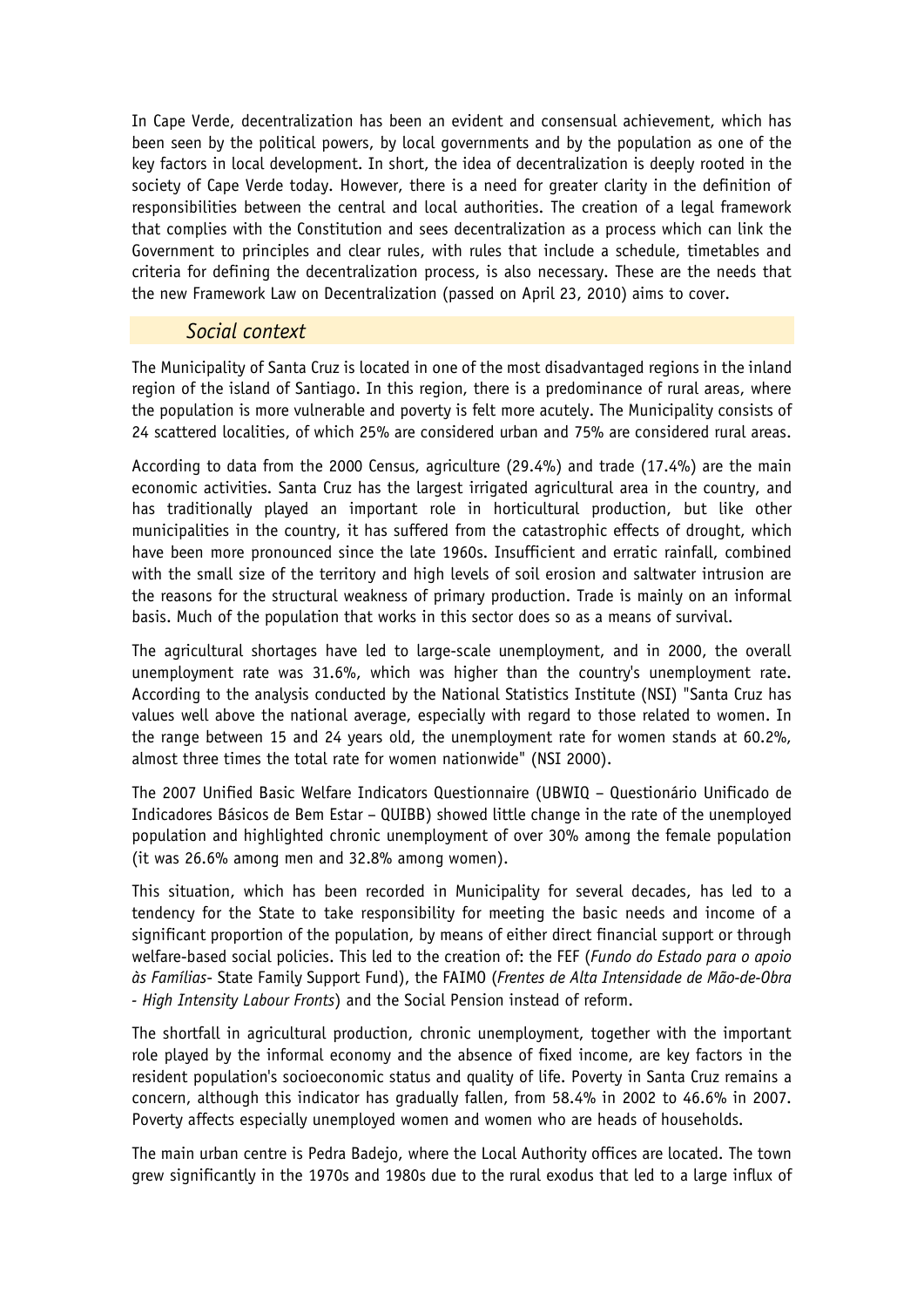people into the island's urban centres. These people mainly went to the capital city of Praia, but also went to other smaller centres. The rapid increase in population was not accompanied by the gradual construction of urban infrastructure and services. This led to a sharp deterioration in living conditions in the various urban centres, involving serious housing and hygiene problems, and a heavy concentration of poverty. There was therefore a rapid reversal of the population growth and the tendency among residents was to leave the Municipality.

The first urban development projects began in 1984, thanks to the Austrian Development Cooperation, with the *Participatory Consolidation* Project that began the rehabilitation of the town, and which was aimed at improving the residents' living conditions. The Project report produced by the *Amizade Asociacao Pedra Badejo* (Pedra Badejo and Liebnitz Friendship Association- 1986) describes the situation in the town as follows:

- Pedra Badejo is not a town; however, it has long since ceased to be a village.
- The number of people living near the rock next to the large irrigation channels in Santiago increased rapidly during the years after independence, to around four thousand. Of course, the life of the village ended up becoming mixed up with the dynamics of the city: trade, transport, consumption, employment and entertainment.
- There is practically nobody left in our region that is unaware of the appeal of industrial life. And of course, exactly the same is true in Pedra Badejo. This has led to great deal of concern among our people. The supposed metropolitan wealth seems inaccessible and out of reach. "It isn't for us." So young people leave, they migrate to find a better life, good services, a job "away from the village."
- And those young people who leave are very necessary for the development of the town itself. "The conditions here are no good!" is an oft-repeated phrase, but it has also become a very convenient excuse.
- Conditions can change. We know that the world today works like a big machine. A village like Pedra Badejo is simply a small store of human energy. A small store that could become a part of the machine. That would be enough.

# **Policy development**

In the mid-1980s, a public programme was implemented to improve living conditions in the village of Pedra Badejo, the main urban centre and the location of the offices of the Municipality of Santa Cruz. The Participatory Consolidation programme, designed by the Pedra Badejo and Liebnitz Friendship Association, planned a "regeneration" project for the town centre. Based on physical organization and infrastructure, this would make it possible to achieve a comprehensive improvement of economic, cultural, social and health conditions in the area. The initiative and the strategy to be followed were defined during the first Participatory Planning phase. The main instrument for implementing this project was the "Credits System," better known as the *Carimbo System or Stamp System.* According to the report of the Project:

*«Those participating in the public works will receive materials and services for the consolidation of their own home. Every house in the area will receive a credit savings book, which will be similar to a bank passbook. People will receive a stamp in their credit savings book for each day in which they participate in the works. Each stamp represents a point in the book. When that person has fifteen points they can buy a cart full of rocks, three points can be redeemed for a bag of cement, etc. We do not like bureaucracy very much. We only have the credits book, the stamp and the credit file»*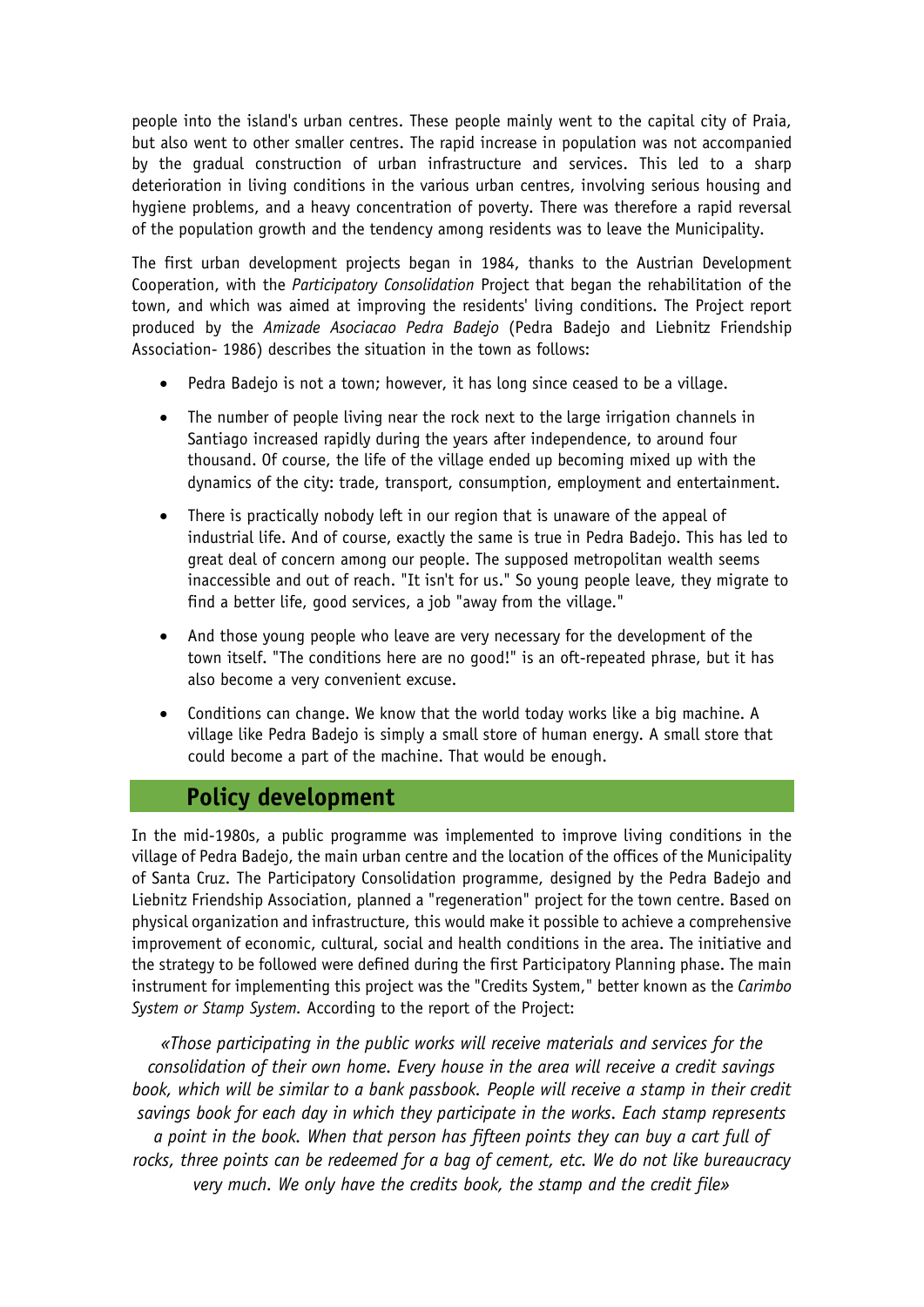In fact, the residents of the area where the project is being implemented were able to participate in the "Stamp System" by working on the works scheduled for the redevelopment of the area and in return, receive assistance to improve their own homes. Payment for the work done on community projects took place by means of materials or services (labour), or partly in cash, with an amount that under no circumstances exceeded 50% of the total received. Importantly, the value of the payment in materials was significantly higher than its cash value (the cash value of a working day was 350 Cape Verde Escudos (CVD), or 480 Cape Verde Escudos (CVD) in construction materials). The planning, technical assistance and administration of the "Credits System" were carried out by the Pedra Badejo and Liebnitz Friendship Association.

A large percentage of the workforce used to carry out the works was paid by means of the credits. "As a result, not only was a major project carried out in the community, but considerable private investment was also facilitated. These two factors combined to achieve an overall improvement" (Pedra Badejo and Liebnitz Friendship Association –1986)

#### *Background*

The "stamp" tool was essential in the strategy proposed by the agencies responsible for the Project for achieving its objectives. This tool enabled various aims to be satisfied simultaneously: employment was created and income for disadvantaged people generated; consolidation was promoted and a lasting redevelopment of the town encouraged; collaborative relationships between residents were fostered, thereby also improving the relationships and the sense of community among them; participation and dialogue between residents and the institutions in the area was strengthened.

The idea is very simple and was implemented in such a way that it adapted to the rules of the local community, common sense and the customs of the area. It could be considered to be based on an existing tradition of mutual help and labour-intensive practices involving the participation of the local workforce in public works. The closest precedent for this was the FAIMO mechanism – *Frentes de Alta Intensidade de Mão-de-Obra* (High Intensity Labour Fronts).

The positive aspects of those mechanisms were recovered, such as appropriation of the works and common assets, training of the labour force to promote the local techniques adapted and the principles of sustainable land use. The objective was tried to improve these aspects, taking into account certain key points such as the gender issue, relationships between residents and institutions, and the role and the responsibility assumed by citizens. Another major commitment was the enhancement of the tradition of cooperation between residents, promoting mutual aid instead of the welfare-based vision of the passive relationship between the citizen and the state or between the beneficiary and the benefactor. In fact, the "Stamp System" was based on cooperation and the exchange of help, according to the Cape Verdean tradition known as "djunta-mon" (which in Creole means lending a hand together or working together with a common goal). The decision was therefore taken not only to emphasize the monetary value of work, but instead the great human capacity to help others was valued above all other factors.

#### *Policy goals*

The objectives for which the "Stamp" tool was designed are the same goals as those of the Project in general: to provide an immediate response to the emergency situation in the city and to ensure increased employment opportunities in the short term, higher incomes for residents and the creation of infrastructure to effectively and sustainably improve residents' living conditions based on community support.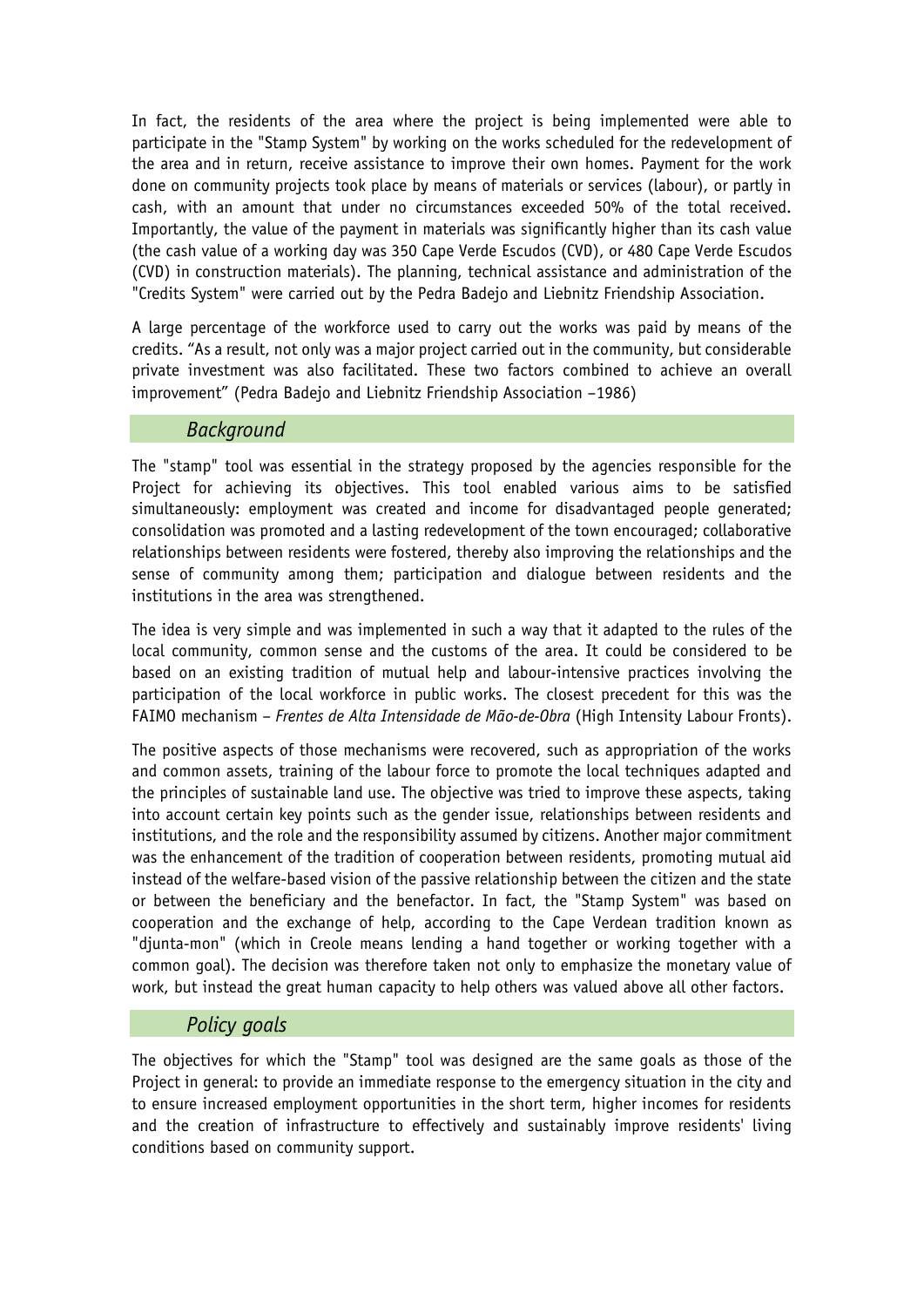The aim of the Project was not simply to redevelop the neighbourhood where the work took place, but, above all, was to achieve the participation of the population and the dissemination of a sense of responsibility among the area's residents. The creation of a methodology that triggered a comprehensive transformation of the territory was attempted and in fact achieved.

That was how a system was created which in addition to enabling efficient management of the resources available to carry out the execution of works, was able to generate essential gains that had a multiplier effect. It was the "side effects" that enabled the medium and long term objective to be achieved, and they improved the quality of life and were based on sustainable development and community participation.

# *Chronological development and implementation*

In the first phase, the "Stamp System" was implemented on an experimental basis in a limited area, which allowed its operation to be checked and refined. It began to be used by the structures of the Project itself very soon afterwards, until 1990. During this period, it was also used to carry out parallel programmes such as the construction of household latrines, by the Santa Cruz Administrative Secretariat (Regional Government).

As a result of the profound political changes that took place in 1991 - the birth of democracy and a multi-party system - this system disappeared, together with the agents who had been using and promoting it. In 2010, the Santa Cruz City Council Executive decided to use the "Stamp System" again to implement new projects in the territory of Pedra Badejo. The Project "Community development, community support, institutional support and training to improve housing conditions in Cape Verde" was launched in December 2010, and was implemented by the Municipality of Santa Cruz and the Spanish NGO "Habitáfrica Foundation" and co-financed by the Spanish Agency for International Development Cooperation. The "Credits System" will be used as a tool for the management of funds assigned to urban redevelopment and housing improvements in the neighbourhood of Cutelinho, Pedra Badejo.

The Municipality's role in the implementation process has changed during this period. At first, the Municipality agreed to carry out the experience, but it very quickly became the body responsible for the execution of the process and it has become the major advocate of this policy. It has assimilated the instrument and has made it part of its own working practices. This has led to a change in the attitude of the residents, who after some initial reluctance have come to accept the system and have recognized the advantages it offers, and have gradually become more active and brought their enthusiasm to the project. Today, they acknowledge their pride at having participated in the experience and have asked for the "stamp" to be used again.

It is almost touching to hear how the women who participated in the process twenty years ago and who today are in many cases senior citizens explain that they would be willing to mobilize again and work towards new goals. It is also interesting to hear how the technicians and managers of the Municipality advocate and defend the "Stamp System."

## *Stakeholders, beneficiaries and participatory methodologies*

The "Credits System" Project and System was designed by the municipality of Pedra Badejo and the Pedra Badejo and Liebnitz Friendship Association. The works were carried out by the Administrative Secretariat of Santa Cruz with technical support from the Ministry of Public Works. The Pedra Badejo and Liebnitz Friendship Association was responsible for supervising and managing the "Credits System." The agents involved in the implementation of the project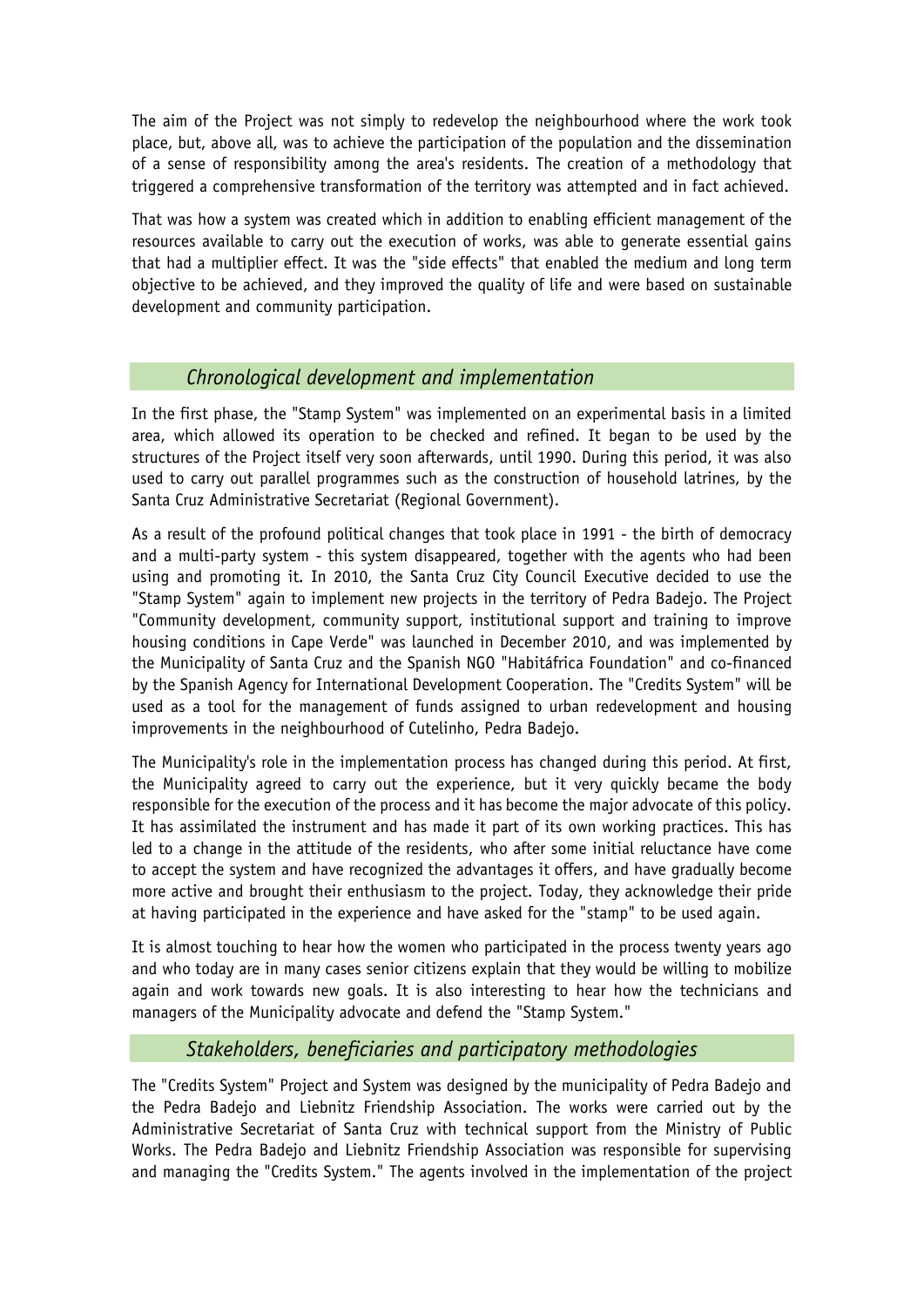were: The Municipality's administrative area, the social services department, and the urban services, public works and sanitation departments. The agents involved in the rehabilitation being carried out at present are the Municipality and the Spanish NGO "Habitáfrica Foundation."

The "Credits System" was designed for the direct beneficiaries of the Participatory Consolidation Project. Residents where the project was being carried out were able to present an application and were selected based on their living conditions. Most of the beneficiaries were women who were heads of households. As noted by a municipal worker, "it was not necessary to use forms or surveys, as the conditions of poverty were so obvious and the housing conditions were so poor that the beneficiaries could be recognized just by looking at them."

The residents of the neighbourhoods where the Project took place became partners with the municipal institutions, and were directly and constantly involved in all phases of the process: they participated in the project from its planning stage to the definition of public and private works, and participated in the implementation and monitoring of those works. Ownership of the "plans" and the works programme guaranteed residents the right and ability to supervise control the work being carried out and the way in which it was being implemented.

The interviews conducted were very enlightening: the feeling that emerges from the statements and accounts by the beneficiaries and residents is one of great satisfaction, and they show a comprehensive understanding of the experience. They talk about the technicians and managers of the project in familiar terms, and mention a constant interaction with the Project's management structures (City Council Executive and Intermunicipal Cooperation). Even today, twenty years later, they have provided us with a wealth of detail highlighting the transparency of management and their active and effective participation in the process.

## *Institutionalization and financing*

The "Credits System" began as an operational project linked to a specific initiative. The City Council acted as the institution responsible for implementing the system, which was adopted as part of the internal fund management mechanisms and became used in the same way as other conventional systems, as it was subject to the same monitoring and follow-up criteria.

The institutionalization process of this experience consists of the local authority's appropriation of the factors intrinsic to local social relations, such as the principles of cooperation and mutual assistance. The use of a Participatory Budget process was the vehicle through which the local community agreed to accept the commitment to social responsibility for its territory. However, the basis for coordination between the public policy and social mobilization initiatives for urban redevelopment was the Credits System, which had its legal base in the municipality.

The funds managed through the "Credits System" came from part of the funds for the *Participatory Consolidation project.* The Pedra Badejo and Liebnitz (Austria) Friendship Association provided two thirds of funding for the project, and the Santa Cruz Administrative Secretariat provided the remaining one third. "Most of this investment was used to pay the workforce (60%), and a large percentage of the workforce is paid by credits (65%)."

If the system is implemented again to carry out public works as part of the project "Community development, institutional support and training to improve housing conditions in Cape Verde," the aim is to manage the full amount allocated for the payment of labour using credits.

# **Outcomes and reflections**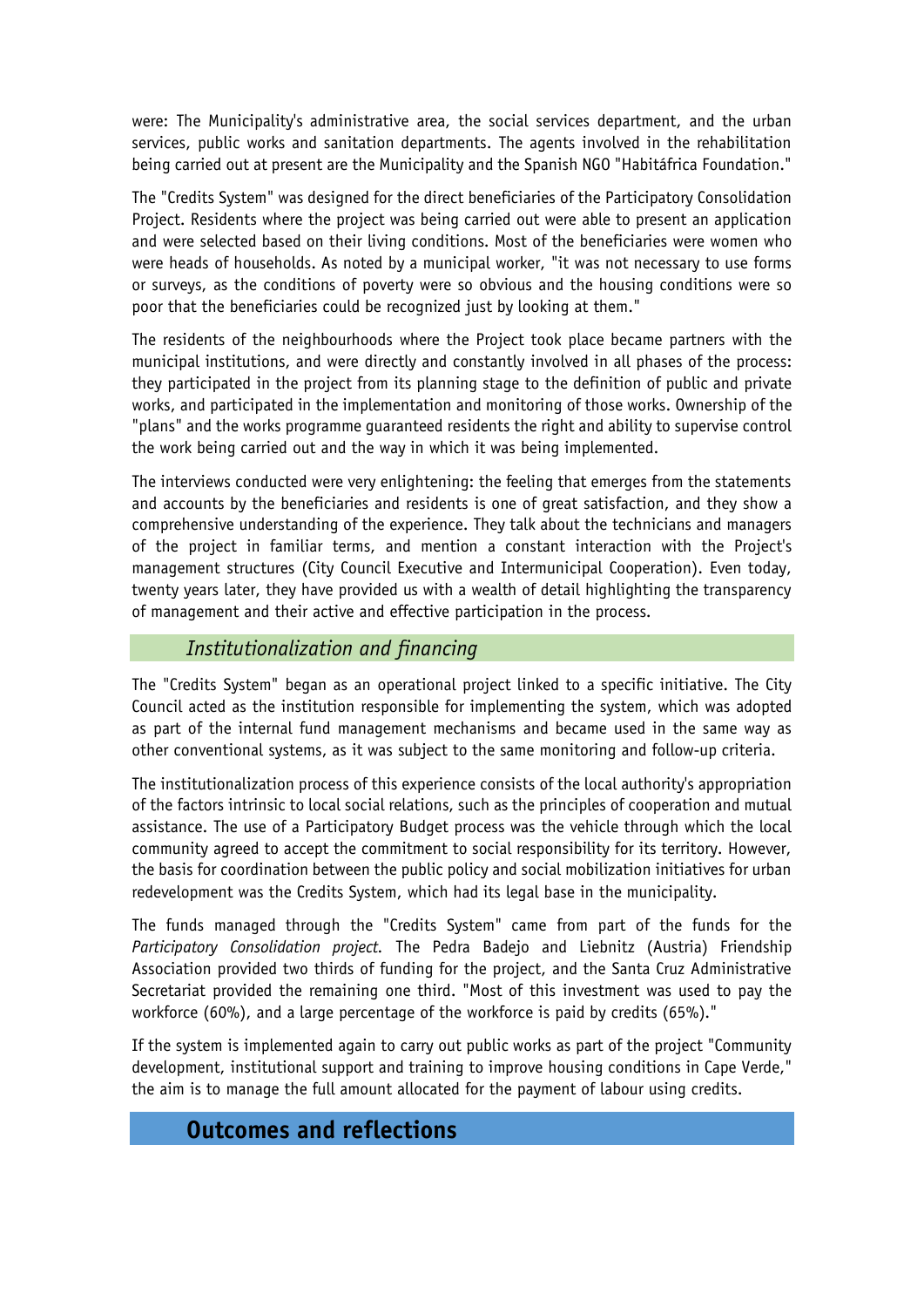# *Key results and achievements*

It can be said that in fact, collaboration, the "agreement" established by means of the "Stamp System" between the Municipal Government and the residents made it possible to achieve the expected result. Indeed, it promoted participation among the population, encouraged the population to take responsibility and achieved real support from the public. It also enabled a very efficient fund management system to be developed.

The "Credits System" is a simple tool, designed and implemented in an equally simple context, on a small scale. However, it is of particular interest due to the impact that it has had on the community and the possibility that it can be adapted to other areas and other contexts. It has certainly been a successful experience, as shown by the fact that memories of this project among the population are still vivid. Although it has been twenty years since it was implemented, both the residents and the municipal officials still remember and talk about this experience as something important, a decisive phase in the construction and development of the town, and their lives and work.

However, despite the success and satisfaction, and despite all its potential, this system was not used again after the first experiment, and no new projects were created.

According to the heads of the Municipality's departments, "other cooperation groups and the heads of other projects always preferred to use other systems to manage the funds of the works, as they did not want to directly involve the residents in order to minimize risks and contingencies. When it was necessary to provide direct help to families, microcredit and revolving funds systems were used, although they do not work as well as the stamp system. "

The decisive step in the implementation of the practice has not yet taken. To date, no consideration has been given to the possibility of using the "Credits System" to manage the Municipality's own funds in its usual work, as well as using this system in cases of extra funding.

The success of this practice has proven that it is necessary and possible to invent new resource management systems that encourage participation among residents. There is room to introduce practices based on local customs, based on the value of individuals and community traditions.

## *Main obstacles faced*

The main difficulty which arose during the implementation of the project was initially the result of the attitude of local officials, administrators and residents. The attitude of all of them was contaminated by years and years of welfare policies, which spread a passive welfare-based mentality, which masked and distorted the concept of community participation.

The assumption of a role of "beneficiary" rather than "citizen" led residents to uncritically accept and defend any initiative, practice or project that arose as an opportunity to receive something, without this acceptance in fact really involving any intention to participate in the project. Active participation, the fulfilment of commitments and the decision to carry out a complex process are not easy to achieve. From its inception, joining the "Credits System" involved a major commitment and their constant effort. It was necessary to carry out an intensive awareness-raising campaign and, above all, it was essential that the results obtained in the first phase aroused the interest of the residents, and that the transparency and openness of the decision-making process gave legitimacy to the trust that people had placed in it.

Another difficulty that subsequently arose and occurs easily in the context of Cape Verde is related to the higher levels of political polarization, and which can affect - and even halt - any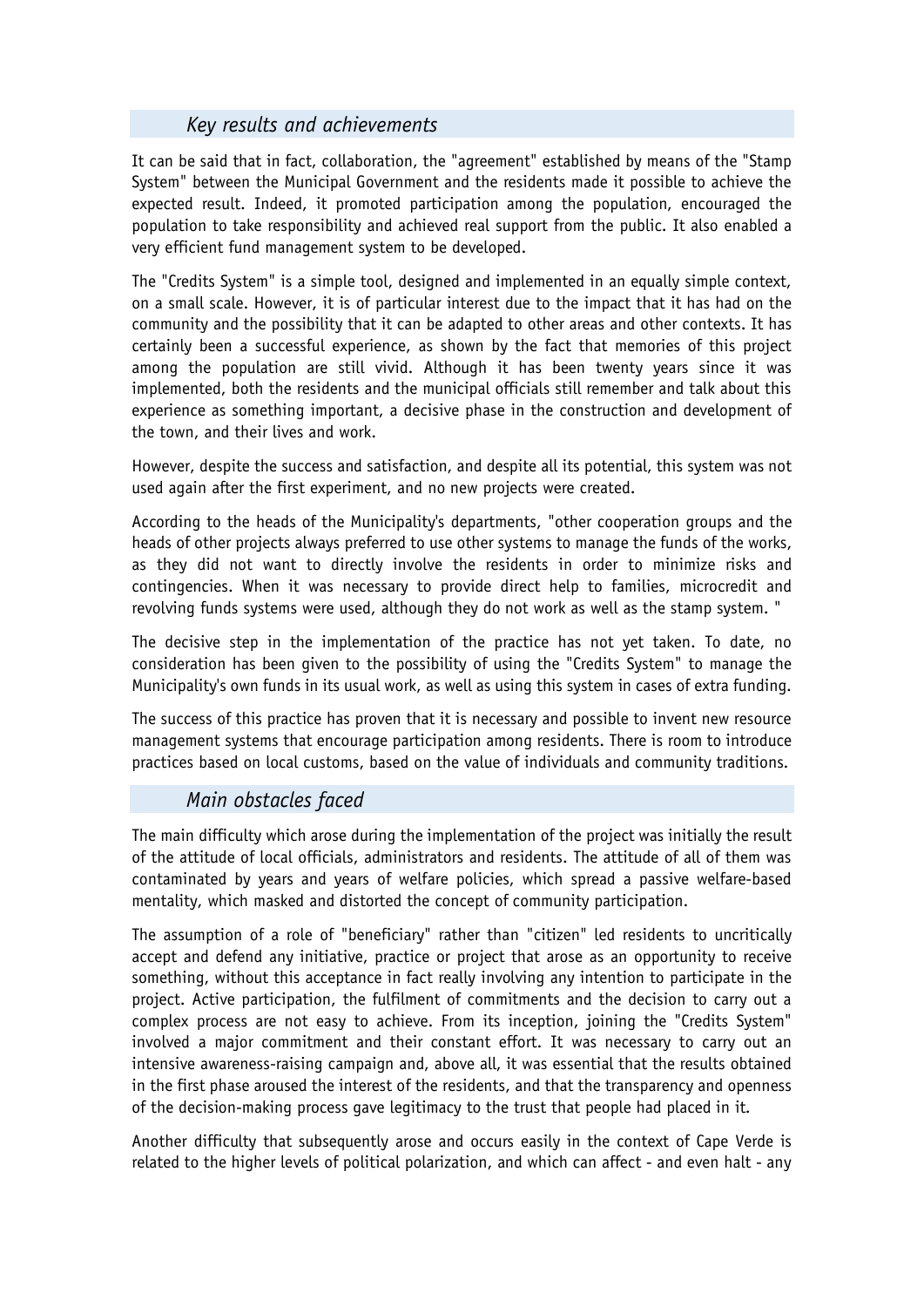process that entails a relationship between the inhabitants and elected representatives, and between political bodies and residents belonging to an opposing political movement.

#### *Replicability*

Since the "Stamp System" is very simple, it can be reproduced very easily in various areas using a variety of agents. The experience has shown the usefulness of applying this practice in urban redevelopment, public infrastructure or carrying out housing works and improvements, although it would also be interesting and possible to apply this experience in other sectors, providing that they anticipate the adjustments and adaptations required to carry it out.

Obviously, the starting conditions are related to the participation of various institutional services: these range from those linked to specific areas of public intervention (in the case of Santa Cruz, these were the urban planning and management bodies), social services, accounting and administration, so the process can be internalized within the institutions themselves.

The replicability of this experience in other contexts does not presuppose any particular feature or legal system, or any particular feature of the institutional structure. However, local socioeconomic traditions may be decisive: the existence of self-help traditions and communal forms of land management could be an important prerequisite. The nature and characteristics of the groups at which this policy is aimed is also a crucial variable, since the type of activity and/or service offered contributes to the smooth running of the system, and this is conditioned and determined by the habits and interests of those participating in the experience.

The "Stamp System" may be a valid alternative to other forms of financing and aid management, such as microcredit and revolving funds, which in some contexts have often proved to be unsuccessful or unreliable. However, the real potential of this system is linked to its ability to generate a multiplier effect, as it embodies an instrument that is very well suited to multisectorial projects, which can act as a driving force to foster integrated processes for the development and improvement of living conditions.

Its spread to other relevant themed areas and the appropriate sectors and services of local institutions is an opportunity to "modernize" this instrument, and to increase its possibilities and impact. In other words, residents will be able to place their own time and their own skills at the disposal of others and perform work and services that are of public usefulness or interest to the community involved, creating a type of "time bank," to expand the number of potential groups which are targeted by the project, and ensuring that residents have the opportunity to actively participate in work best suited to their own skills. Moreover, the institutions will be able to expand the range of municipal powers they can discuss, they will be able to promote the citizens' participation in decision-making as regards the allocation of resources to local public policies, and the City Council Executive will thereby have the opportunity to increase the efficiency and effectiveness of the Municipality's initiatives, which will consistent with the population's real needs and aspirations, and will also have active and responsible participation by citizens, and the tremendous resource that this represents.

# **Further information**

This case was studied and written by Mariangela Fornuto under the supervision of Dr. Giovanni Allegretti of the Centre for Social Studies, University of Coimbra, Portugal, in 2010.

#### **Contact information**